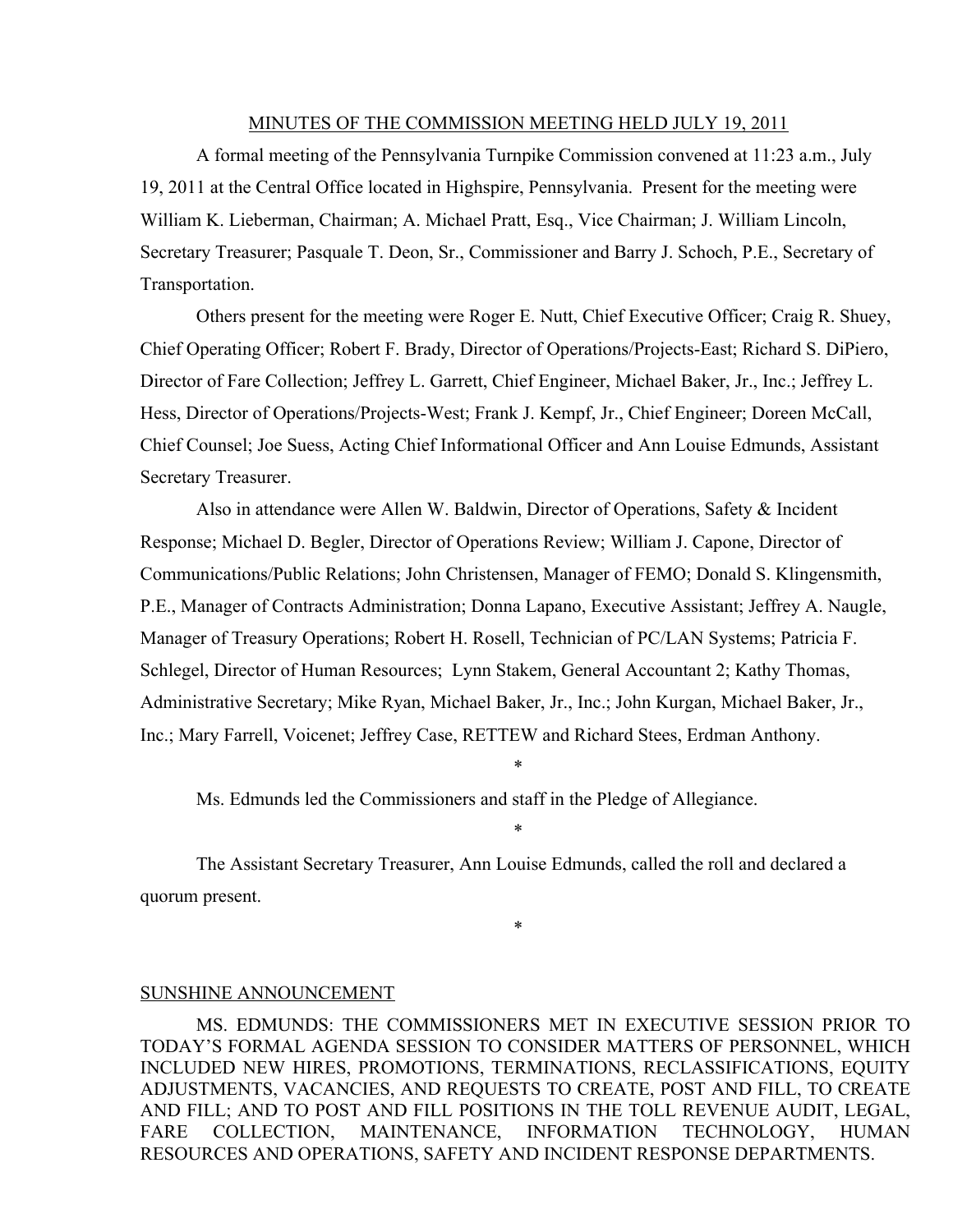THE COMMISSIONERS ALSO DISCUSSED Suit-Kote v. Road-Con, Inc., PTC et al., (Court of Common Pleas – Lackawanna County), Docket No. 08-CV-5169; Docket No. 00494; Collective Bargaining Agreements AND ENGAGED IN NON-DELIBERATIVE INFORMATIONAL DISCUSSIONS REGARDING VARIOUS ACTIONS AND MATTERS, WHICH HAVE BEEN APPROVED AT PREVIOUS PUBLIC MEETINGS.

\*

#### PUBLIC COMMENT

MS. EDMUNDS: THE PUBLIC IS WELCOME AT THIS TIME TO ADDRESS THE COMMISSION REGARDING ITEMS LISTED ON THE AGENDA OR OTHER ITEMS NOT LISTED ON THE AGENDA THAT ARE WITHIN THE COMMISSION'S AUTHORITY OR CONTROL.

IN ORDER TO CONDUCT AN ORDERLY, EFFICIENT, EFFECTIVE AND DIGNIFIED MEETING, ALL PERSONS WISHING TO ADDRESS THE COMMISSION SHOULD HAVE SIGNED IN AND REQUESTED TIME TO SPEAK. IF YOU HAVE NOT DONE SO, YOU ARE INVITED TO DO SO.

COMMISSIONERS, WE HAVE NO REQUESTS TO ADDRESS THE COMMISSION. AT THIS TIME WE ASK ALL VISITORS TO STAND AND INTRODUCE YOURSELF.

MIKE RYAN, MICHAEL BAKER, JR. INC. JOHN KURGAN, MICHAEL BAKER, JR. INC. MARY FARRELL, VOICENET JEFFREY CASE, RETTEW RICHARD STEES, ERDMAN ANTHONY

MS. EDMUNDS: THIS CONCLUDES THE PUBLIC COMMENT SECTION OF THE MEETING.

#### \*

## MINUTES OF THE MEETING

Motion-That the Minutes of the meeting held June 21, 2011 be approved and filed-was made by Commissioner Lincoln, seconded by Commissioner Deon; and passed unanimously.

\*

# COMMUNICATIONS

Motion-That the Commission accepts and files the memos received from the Chief Counsel and the Manager of Strategic Sourcing & Asset Management-was made by Commissioner Lincoln, seconded by Commissioner Schoch; and passed unanimously.

\*

## PERSONNEL

Motion-That the Commission approves the Personnel as submitted-was made by Commissioner Lincoln, seconded by Commissioner Deon; and passed unanimously.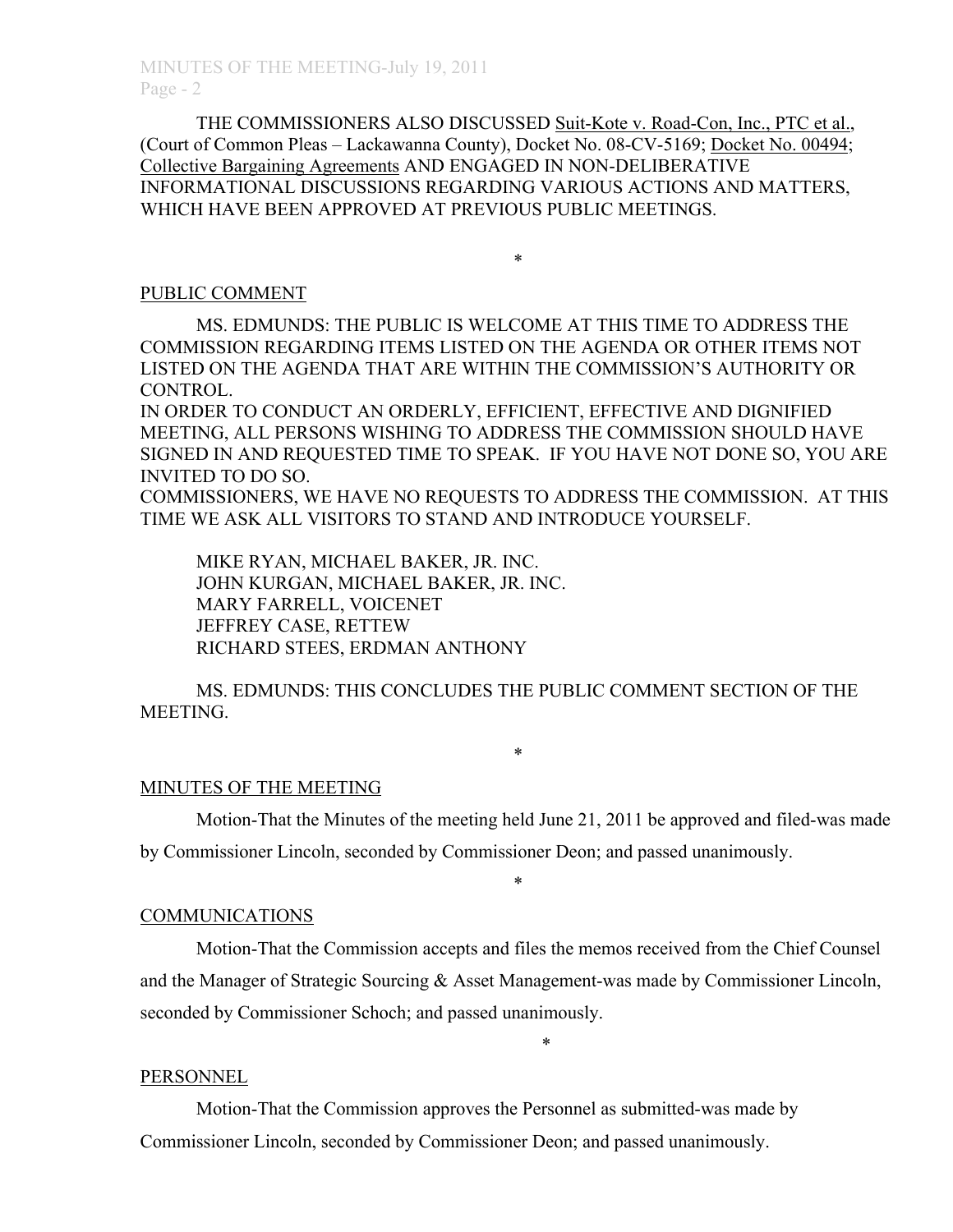#### NEW BUSINESS

#### Reinvestments, Liquidations and Purchase of Securities

Upon the motion by Commissioner Lincoln, seconded by Commissioners Deon, the following Resolution was presented for adoption:

## RESOLUTION

\*

BE IT RESOLVED that The Pennsylvania Turnpike Commission hereby ratifies the action of the Assistant Chief Financial Officer, with approval of the Consulting Engineer, in directing the Trustee to make the foregoing reinvestments, liquidations and purchases; and

BE IT FURTHER RESOLVED that copies of the Resolution certified by the Assistant Secretary Treasurer shall be forwarded to the Trustee as required in Article VI, Section 602 of the 2001 Amended and Restated Trust Indenture.

The following members voted yea: Commissioners Lieberman, Pratt, Lincoln, Deon and Schoch; the motion passed unanimously.

\*

#### AGREEMENTS

Motion-That the Commission approves the negotiation and execution of the Agreements, Amendments, a Proposal, a Work Order and a Supplemental Agreement for the items listed in memos "a, b, e, f and h-m":

- a. Accept the June 9, 2011 proposal from TRC Engineers, Inc. for construction inspection and project management for the replacement of Bridge DB-155 at MP 342.75; for a notto-exceed amount of \$1,790,867.33;
- b. Amendment to our agreement with Weavertown Environmental Group for emergency spill response, to exercise our option to renew the agreement for two (2) additional years;
- e. Reimbursement Agreement with Verizon for Verizon to reimburse the Commission the costs for design and construction associated with the relocation of their communication line necessary for the replacement of Bridge NB-142 at MP A30.06;
- f. Reimbursement Agreement with Towamencin Township for the Township to reimburse the Commission the costs for design and construction associated with the relocation of their communication line necessary for the replacement of Bridge NB-142 at MP A30.06;
- h. Work Order #17 with TransCore for all services, labor, material, equipment and system support to design a replacement to the Ticket Handler (ELIT) and migrate our tickets from magnetic stripe ticket stock to a bar-coded ticket; for a not-to-exceed amount of \$11,426,437.00;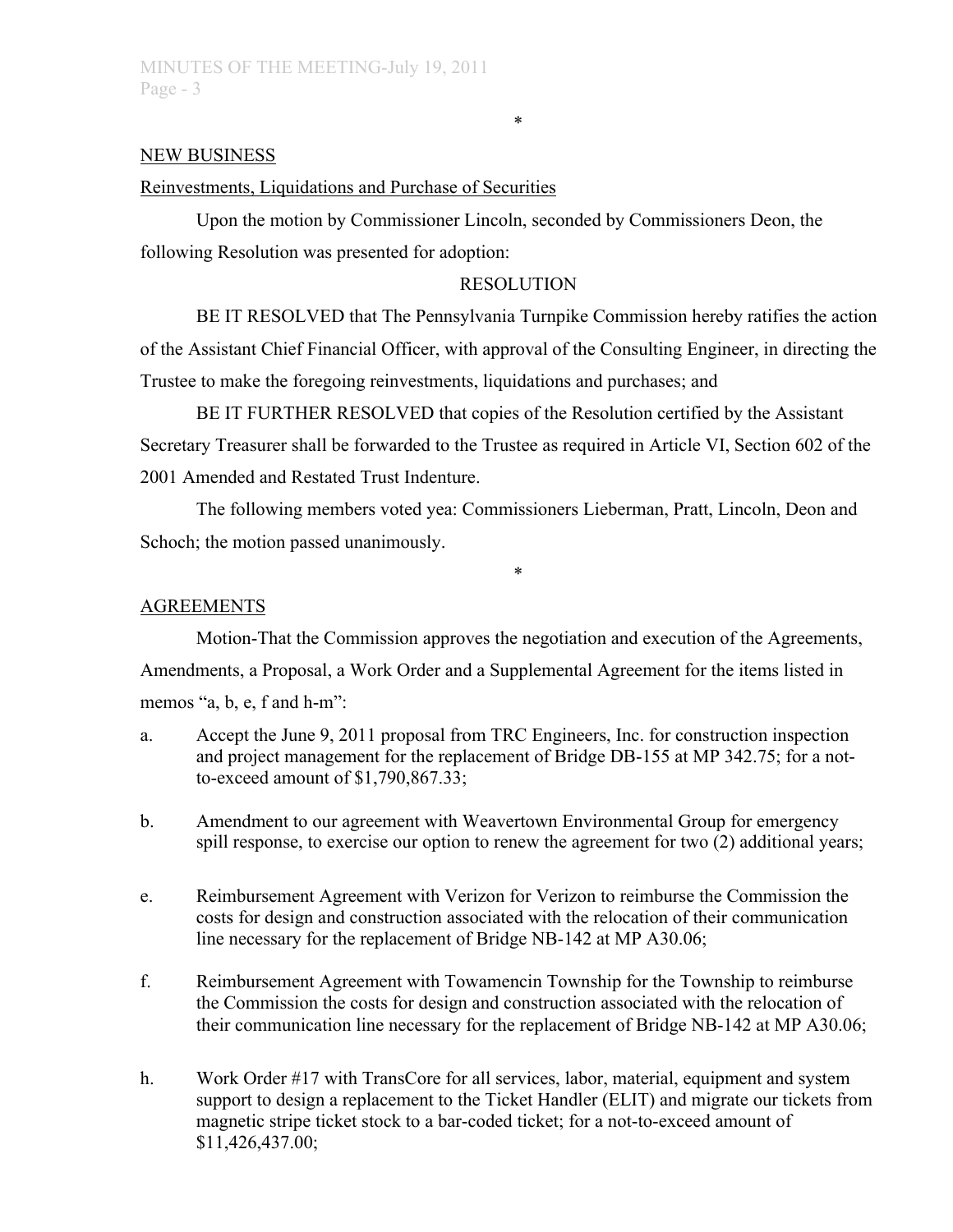- i. Amendment to our agreement with Ferra's Automotive Services as an authorized service provider covering MP 24.90 to MP 49.30, to extend the agreement on a month-to-month basis until a provider is selected via the RFP process;
- j. Amendment to our agreement with Lispi Brothers as an authorized service provider covering MP A94.50 to MP A130.60, to extend the agreement on a month-to-month basis until a provider is selected via the RFP process;
- k. Reimbursement Agreement with PPL Electric Utilities Corporation for the Commission to reimburse PPL partial costs for the engineering and facility relocation work necessary for the replacement of Bridge EB-212 at MP 244.91; at a not-to-exceed amount of \$44,400.00;
- l. Third Extension Agreement to the Mark IV Irrevocable Offer with Kapsch TrafficCom (formerly Mark IV) for the purchase of electronic toll collection transponders, readers, and miscellaneous equipment;
- m. Reimbursement Agreement with PPL Electric Utilities Corporation for the Commission to reimburse PPL the costs for the engineering and facility relocation work necessary for the replacement of Bridge B-532 at MP 222.23; at a not-to-exceed amount of \$41,138.00.

-was made by Commissioner Lincoln, seconded by Commissioner Pratt.

Motion-That the Commission approves the negotiation and execution of the Agreements

listed in memos "c" and "d"

- c. Reimbursement Agreement with PECO for PECO to reimburse the Commission the costs for design and construction associated with the installation of steel casings for a future gas line crossing on Bridge NB-142 at MP A30.06;
- d. Reimbursement Agreement with PECO for the Commission to reimburse PECO the costs for the engineering and facility relocation work necessary for the replacement of Bridge NB-142 at MP A30.06; for a not-to-exceed amount of \$93,750.00.

-was made by Commissioner Lincoln, seconded by Commissioner Deon; Commissioner Pratt abstained.

COMMISSIONER PRATT: MR. CHAIRMAN, I ABSTAIN ON THE BASIS THAT THE COMPANY SET FORTH IN THESE AGENDA ITEMS IS A CLIENT OF THE FIRM OF WHICH I AM A PARTNER. I ASK THAT THE SECRETARY PLEASE HAVE THE MINUTES OF THE MEETING REFLECT MY ABSTENTION ON THIS VOTE. The motion passed.

Motion-that the Commission approves the negotiation and execution of the Agreement listed in memo "g":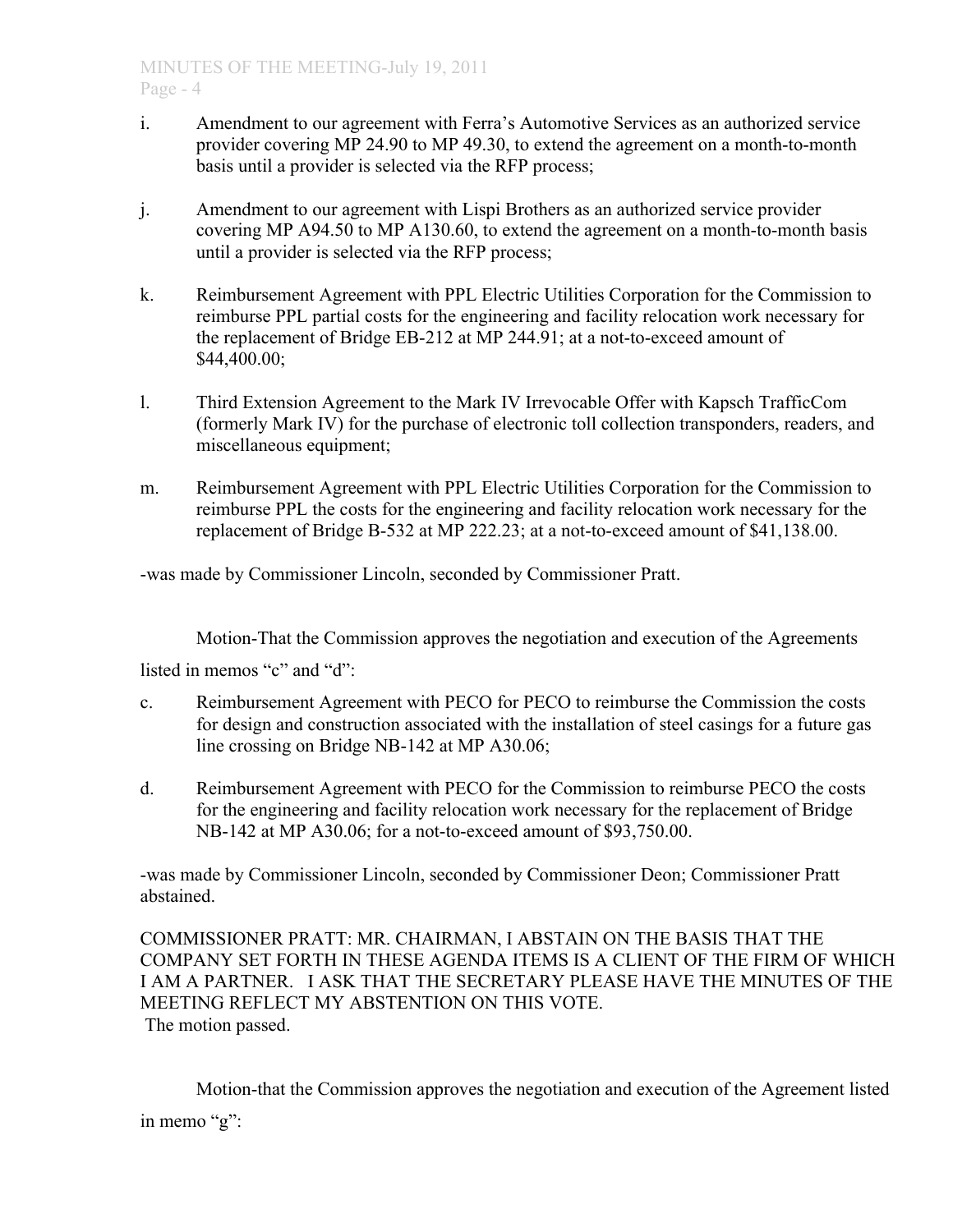g. Reimbursement Agreement with PennDOT for PennDOT to reimburse the Commission the costs for design and construction associated with the replacement of Bridge NB-142 at MP A30.06.

-was made by Commissioner Lincoln, seconded by Commissioner Deon; Commissioner Schoch abstained.

COMMISSIONER SCHOCH: MR. CHAIRMAN, I ABSTAIN ON THE BASIS THAT AS AN EX-OFFICIO MEMBER OF THE COMMISSION AND SECRETARY OF THE DEPARTMENT OF TRANSPORTATION, I WOULD BE VOTING ON AN AGREEMENT BETWEEN TWO PARTIES, BOTH OF WHICH I HAVE A RELATIONSHIP WITH. The motion passed.

\*

## RIGHT-OF-WAY REQUEST

Motion-That the Commission approves the Right-of-Way Requests for the items listed in memos "a" through "q":

- a. Authorize the acquisition of Parcel 40, a partial take parcel, necessary for the total reconstruction project from MP 99.00 to MP 109.00; by issuing payment in the amount of \$500.00, payable to James E. and Brenda J. Cox, representing fair market value; authorize the appropriate Commission officials to execute the temporary construction easement; authorize the payment of additional statutory damages as calculated by the Legal Department and approved by the Chief Executive Officer; and payment of the fair market value to the property owners is contingent upon their delivery of an executed temporary construction easement as prepared by the Legal Department;
- b. Authorize the acquisition of Right-of-Way #1023-H, a partial take parcel, necessary for the total reconstruction project from MP 99.00 to MP 109.00; by issuing payment in the amount of \$500.00, payable to Patrick J. Kinsella, III, representing fair market value; authorize the appropriate Commission officials to execute the temporary construction easement; authorize the payment of additional statutory damages as calculated by the Legal Department and approved by the Chief Executive Officer; and payment of the fair market value to the property owner is contingent upon his delivery of an executed temporary construction easement as prepared by the Legal Department;
- c. Authorize the acquisition of Right-of-Way #1007-F, a partial take parcel, necessary for the total reconstruction project from MP 99.00 to MP 109.00; by issuing payment in the amount of \$71,033.03, payable to Puzak Law Offices, representing fair market value and prorated taxes; authorize the appropriate Commission officials to execute the agreement of sale; authorize the payment of additional statutory damages as calculated by the Legal Department and approved by the Chief Executive Officer; and payment of the fair market value to the property owners is contingent upon their delivery of a deed as prepared by the Legal Department;
- d. Authorize the acquisition of Right-of-Way #14217-E, a partial take parcel, necessary for the total reconstruction project from MP 40.00 to MP 48.00; by issuing payment in the amount of \$3,902.00, payable to John and Florence J. Bartolini, representing fair market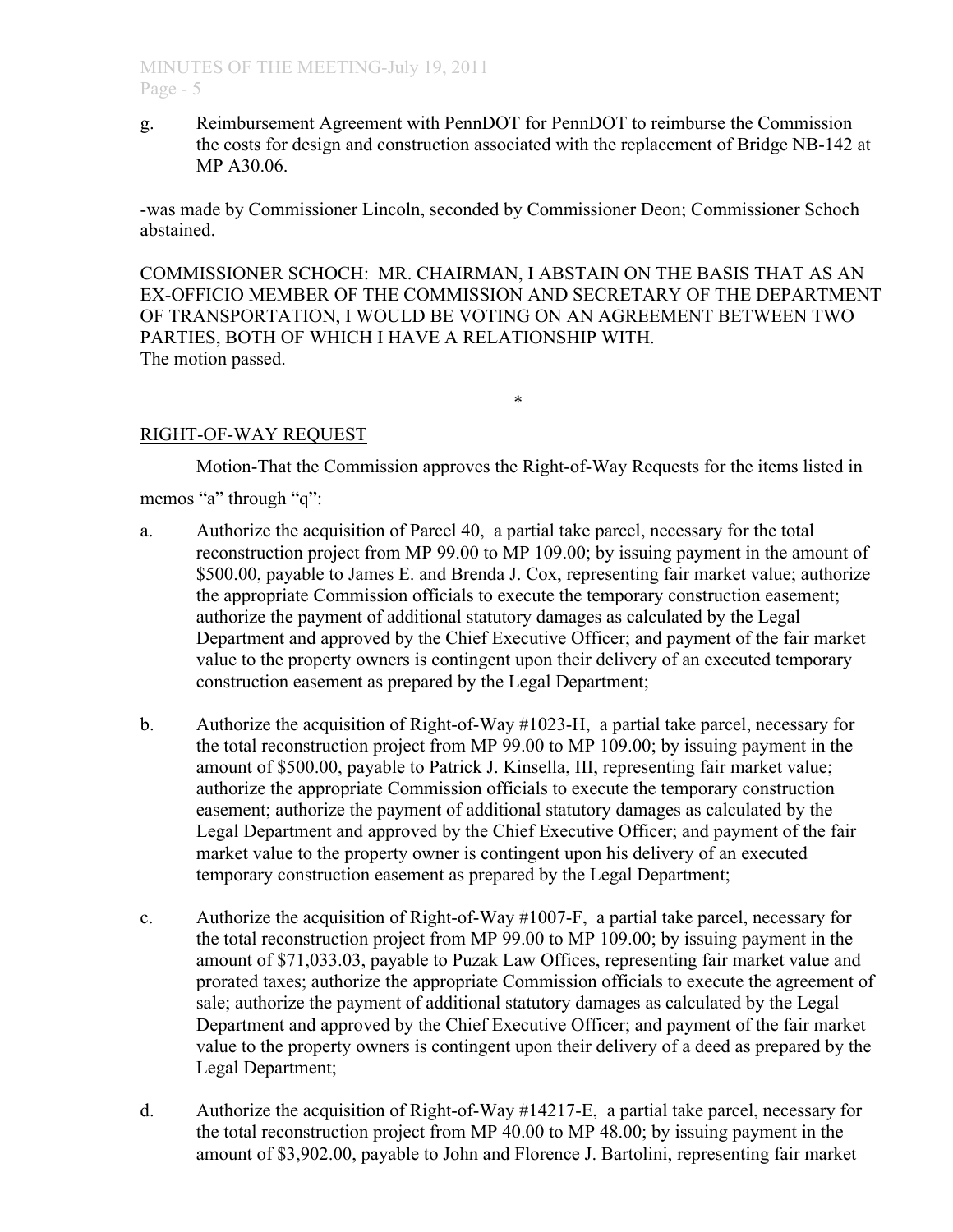value and prorated taxes; authorize the appropriate Commission officials to execute the agreement of sale; authorize the payment of additional statutory damages as calculated by the Legal Department and approved by the Chief Executive Officer; and payment of the fair market value to the property owners is contingent upon their delivery of a deed as prepared by the Legal Department;

- e. Authorize the acquisition of Right-of-Way #14217-J, a partial take parcel, necessary for the total reconstruction project from MP 40.00 to MP 48.00; by issuing payment in the amount of \$500.00, payable to Charles A. Bigler, representing fair market value; authorize the appropriate Commission officials to execute the agreement of sale; authorize the payment of additional statutory damages as calculated by the Legal Department and approved by the Chief Executive Officer; and payment of the fair market value to the property owner is contingent upon his delivery of a deed as prepared by the Legal Department;
- f. Authorize the acquisition of Right-of-Way #3189-B, a partial take parcel, necessary for the total reconstruction project from MP 220.00 to MP 227.00; by issuing payment in the amount of \$12,500.00, payable to Saint Patrick Roman Catholic Church and School, representing fair market value; authorize the appropriate Commission officials to execute the agreement of sale; authorize the payment of additional statutory damages as calculated by the Legal Department and approved by the Chief Executive Officer; and payment of the fair market value to the property owner is contingent upon the delivery of a deed as prepared by the Legal Department;
- g. Authorize the acquisition of Right-of-Way #16453, a partial take parcel, necessary for construction of the Mon/Fayette Expressway; by issuing payment in the amount of \$500.00, payable to Menallen Township Sewer Authority, representing fair market value; authorize the appropriate Commission officials to execute the agreement of sale; authorize the payment of additional statutory damages as calculated by the Legal Department and approved by the Chief Executive Officer; and payment of the fair market value to the property owner is contingent upon the execution and delivery of a deed as prepared by the Legal Department;
- h. Authorize the acquisition of Right-of-Way #1007-E, a partial take parcel, necessary for the total reconstruction project from MP 99.00 to MP 109.00; by issuing payment in the amount of \$505.25, payable to the Estate of David A. Reese, deceased, Dwain R. Reese, Phyllis K. Rager, and Ralph F. Reiking, representing fair market value and prorated taxes; authorize the appropriate Commission officials to execute the agreement of sale; authorize the payment of additional statutory damages as calculated by the Legal Department and approved by the Chief Executive Officer; and payment of the fair market value to the property owners is contingent upon their delivery of a deed as prepared by the Legal Department;
- i. Authorize the acquisition of Right-of-Way #6489-RB, a partial take parcel, necessary for the total reconstruction project from MP A20.00 to MP A30.00; by issuing payment in the amount of \$12,923.30, payable to Towamencin Mennonite Church, representing fair market value, prorated taxes, temporary construction easement and cost to cure; authorize the appropriate Commission officials to execute the agreement of sale; authorize the payment of additional statutory damages as calculated by the Legal Department and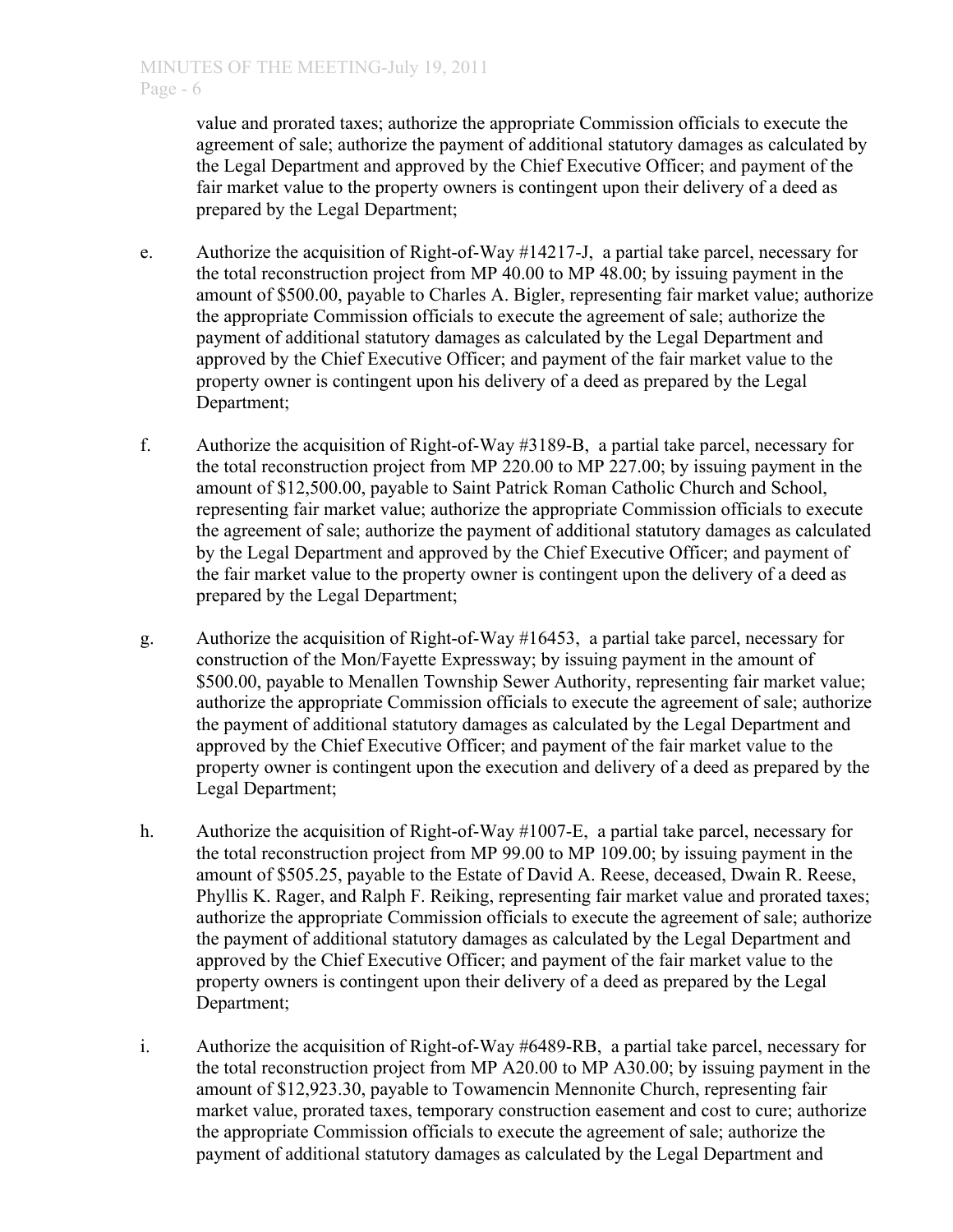approved by the Chief Executive Officer; and payment of the fair market value to the property owner is contingent upon the delivery of a deed as prepared by the Legal Department;

- j. Adopt the Proposed Property Acquisition Resolution for Right-of-Way #1007-G, a partial take parcel, necessary for the total reconstruction project from MP 99.00 to MP 109.00; authorize payment of Estimated Just Compensation in the amount of \$5,200.00, payable to McDonald, Snyder & Lightcap, P.C., Escrow Agent; and authorize payment of statutory damages and costs as calculated by the Legal Department and approved by the Chief Executive Officer;
- k. Authorize the acquisition of Right-of-Way #3384-D, a partial take parcel, necessary for the total reconstruction project from MP 242.00 to MP 245.00; by issuing payment in the amount of \$122,065.00, payable to Coon & Company, Escrow Agent, representing fair market value, prorated taxes and recording fees; authorize the appropriate Commission officials to execute the agreement of sale; authorize the payment of additional statutory damages as calculated by the Legal Department and approved by the Chief Executive Officer; and payment of the fair market value to the property owners is contingent upon their delivery of a deed as prepared by the Legal Department;
- l. Adopt the Proposed Property Acquisition Resolution for Right-of-Way #3170-D, a partial take parcel, necessary for the total reconstruction project from MP 199.00 to MP 227.00; authorize payment of Estimated Just Compensation in the amount of \$16,700.00, payable to Hollinshead, Mendelson, Bresnahan & Nixon, P.C., Escrow Agent; and authorize payment of statutory damages and costs as calculated by the Legal Department and approved by the Chief Executive Officer;
- m. Adopt the Proposed Property Acquisition Resolution for Right-of-Way #3189-C, a partial take parcel, necessary for the total reconstruction project from MP 199.00 to MP 227.00; authorize payment of Estimated Just Compensation in the amount of \$13,900.00, payable to Stevens & Lee, P.C., Escrow Agent; and authorize payment of statutory damages and costs as calculated by the Legal Department and approved by the Chief Executive Officer;
- n. Adopt the Proposed Property Acquisition Resolution for Right-of-Way #1031-R03, a partial take parcel, necessary for the Somerset Interchange Five Legged Intersection project; authorize payment of Estimated Just Compensation in the amount of \$62,800.00, payable to Hollinshead, Mendelson, Bresnahan & Nixon, P.C., Escrow Agent; and authorize payment of statutory damages and costs as calculated by the Legal Department and approved by the Chief Executive Officer;
- o. Adopt the Proposed Property Acquisition Resolution for Right-of-Way #1023-J, a partial take parcel, necessary for the total reconstruction project from MP 99.00 to MP 109.00; authorize payment of Estimated Just Compensation in the amount of \$20,500.00, payable to McDonald, Snyder & Lightcap, P.C., Escrow Agent; and authorize payment of statutory damages and costs as calculated by the Legal Department and approved by the Chief Executive Officer;
- p. Adopt the Proposed Property Acquisition Resolution for Right-of-Way #1006-B, a partial take parcel, necessary for the total reconstruction project from MP 99.00 to MP 109.00;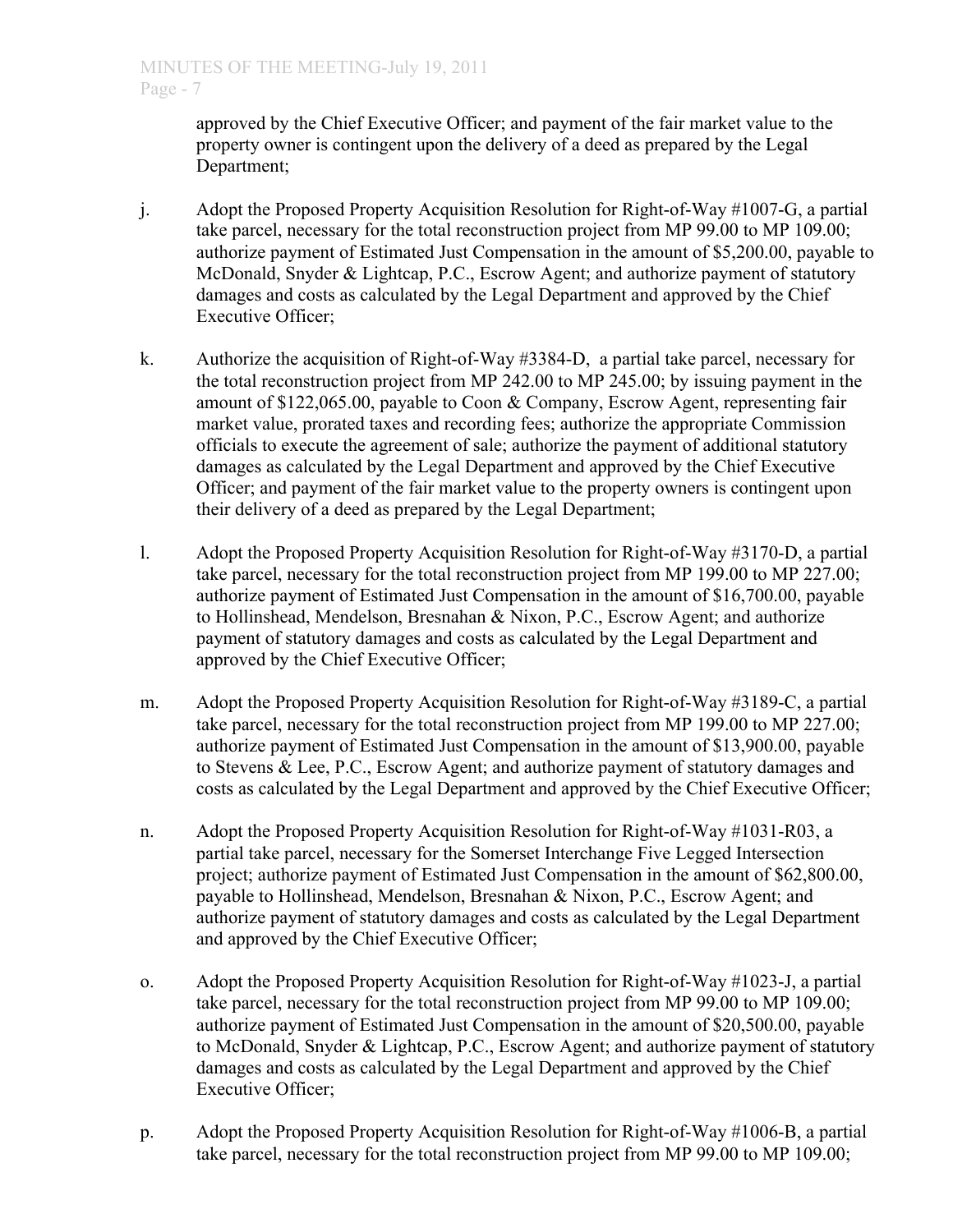authorize payment of Estimated Just Compensation in the amount of \$7,600.00, payable to McDonald, Snyder & Lightcap, P.C., Escrow Agent; and authorize payment of statutory damages and costs as calculated by the Legal Department and approved by the Chief Executive Officer;

q. Adopt the Proposed Property Acquisition Resolution for Right-of-Way #1023-J, a partial take parcel, necessary for the total reconstruction project from MP 99.00 to MP 109.00; authorize payment of Estimated Just Compensation in the amount of \$75,000.00, payable to McDonald, Snyder & Lightcap, P.C., Escrow Agent; and authorize payment of statutory damages and costs as calculated by the Legal Department and approved by the Chief Executive Officer.

-was made by Commissioner Lincoln, seconded by Commissioner Pratt; and passed unanimously.

\*

# APPROVE ADVERTISING

Motion-That the Commission approves advertising for the items listed in memos "a" through "c":

- a. Qualified firms for supplemental auditing services of capital projects and other specialized operations in Engineering and Technology;
- b. Engineering firm to perform storage tank related services system wide on an open-end basis;
- c. Operations and maintenance support of the Toll Collection system hardware on the Findlay Connector.

-was made by Commissioner Lincoln, seconded by Commissioner Deon; and passed unanimously.

\*

# AWARD OF BIDS AND ISSUANCE OF PURCHASE ORDERS

Motion-That the Commission approves the Award of Bids, Change Orders and the Issuance

of Purchase Orders for the items listed in memos "a-c, e, f, h-l":

- a. Six (6) crack sealant kettles with air compressors, utilizing the Commonwealth's contract with Crafco, Inc.; at a total award of \$305,924.70;
- b. Sixteen (16) towed air compressors, utilizing the Commonwealth's contract with Cleveland Brothers; at a total award of \$292,240.00;
- c. Microwave backbone upgrade (Phase Three), utilizing the Commonwealth's contract with Alcatel Lucent USA, Inc.; at a total award of \$1,999,856.00;
- e. Two (2) mini excavators, utilizing the Commonwealth's contract with Bobcat Company; at a total award of \$123,497.54;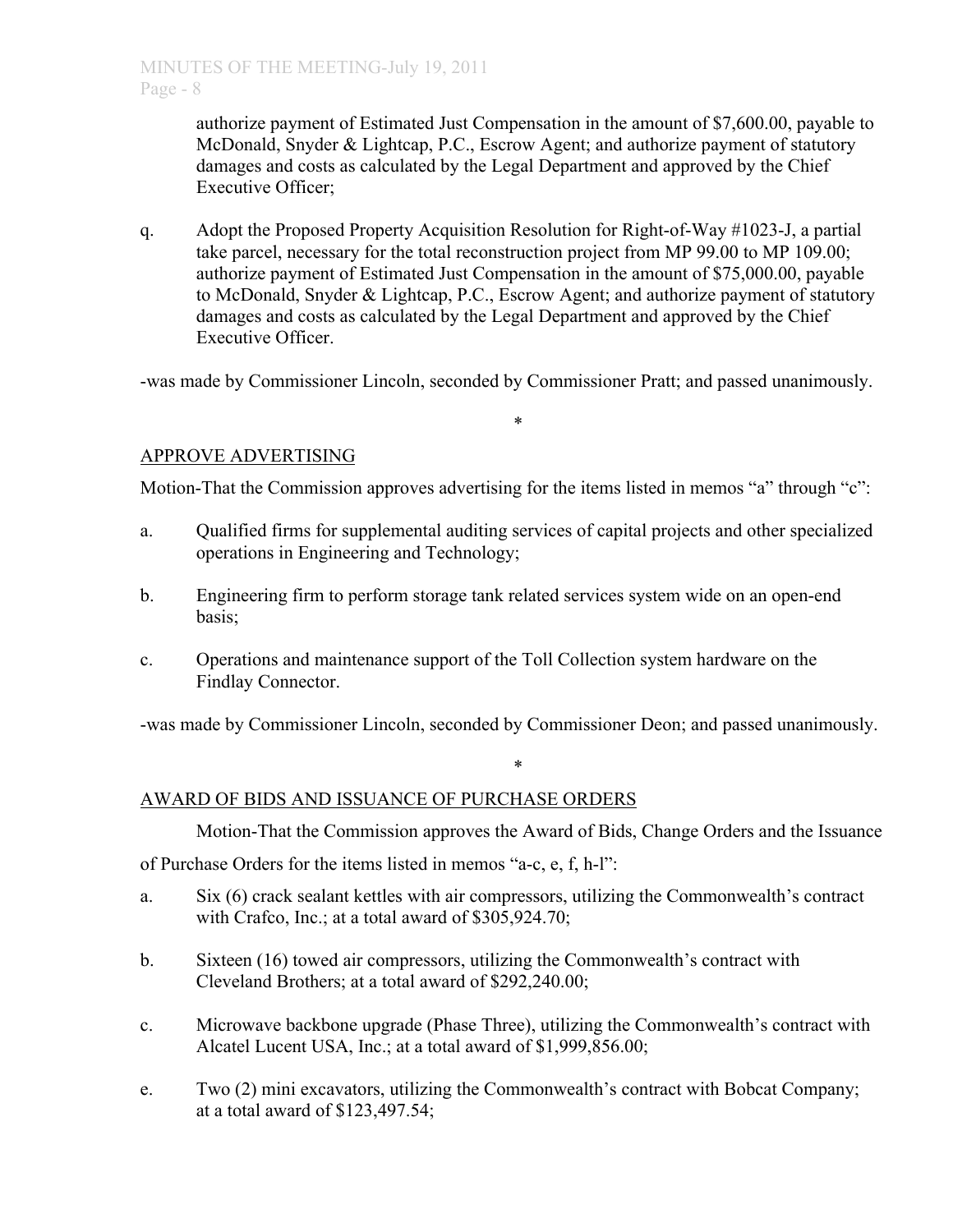# MINUTES OF THE MEETING-July 19, 2011 Page - 9

- f. Truck mounted catch basin cleaner, utilizing the Commonwealth's contract with Gap Vax, Inc.; at a total award of \$226,137.00;
- h. Thirty-four (34) snow plows, utilizing the Commonwealth's contract with Valk Manufacturing Company; at a total award of \$186,508.00;

i. Liquid calcium chloride, to the lowest responsive and responsible bidders:

| Calcium Chloride Sales           | \$98,000.00  |
|----------------------------------|--------------|
| Recon Construction Services Inc. | \$30,000.00  |
| JMG Enterprises Inc.             | \$58,000.00  |
| <b>TOTAL AWARD</b>               | \$186,000.00 |
| 25% contingency                  | \$46,500.00  |
| <b>TOTAL APPROVAL</b>            | \$232,500.00 |
|                                  |              |

j. Motor oil and lubricants (September 1, 2011-August 31, 2013), to the lowest responsive and responsible bidder, PPC Lubricants, Inc.; at a total award of \$291,000.00;

k. Renewal of annual contracts for automotive filters (September 1, 2011-August 31, 2012): Current Purchase Order \$ 75,000.00 Fred Beans Parts Additional \$ 28,500.00 Sunbury Motors Additional \$ 22,000.00 Transedge Truck Centers Additional \$ 22,000.00 Cherry Valley Tractor Sales Additional \$ 7,000.00 Change Order: \$ 79,500.00 Total Purchase Order:  $$154,500.00$ 

l. Install generator and pre-fabricated generator building at M-19 Toll Plaza; to the lowest responsive and responsible bidder, TSB, Inc.; at a total award of \$289,850.00.

-was made by Commissioner Lincoln, seconded by Commissioner Deon.

Motion-That the Commission approves the Award of Bids and the Issuance of Purchase

Orders for the item listed in memos "d" and "g":

- d. Four (4) single axle dump trucks, utilizing the Commonwealth's contract with Mack Trucks, Inc.; at a total award of \$626,575.92;
- g. Chassis for catch basin cleaner, utilizing the Commonwealth's contract with Mack Trucks, Inc.; at a total award of \$102,275.10.

-was made by Commission Schoch; seconded by Commissioner Deon; Commissioner Pratt abstained.

COMMISSIONER PRATT: MR. CHAIRMAN, I ABSTAIN ON THE BASIS THAT THE COMPANY SET FORTH IN THESE AGENDA ITEMS IS A CLIENT OF THE FIRM OF WHICH I AM A PARTNER. I ASK THAT THE SECRETARY PLEASE HAVE THE MINUTES OF THE MEETING REFLECT MY ABSTENTION ON THIS VOTE. The motion passed.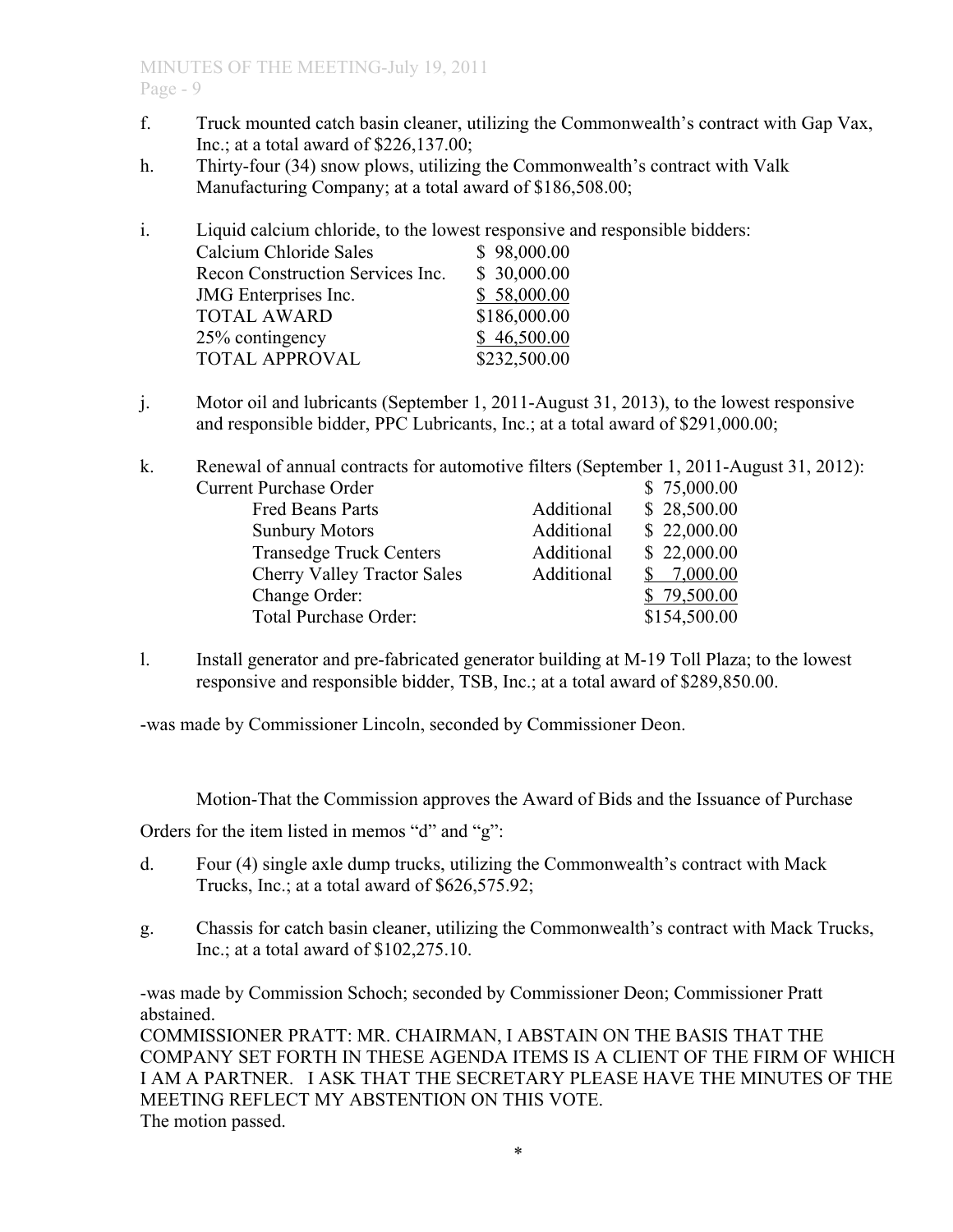# IAG REQUESTS AND PROPERTY DAMAGE WRITE-OFF

Motion-That the Commission approves the E-ZPass IAG requests and a property damage claim write-off for the items listed in memos "a" through "c":

- a. Reimbursement payment to the E-ZPass Interagency Group (IAG) for expenses incurred in supporting the backup Virtual Private Network Connections, from January through June 2011 in the amount of \$4,634.40;
- b. Authorize and approve the reimbursable salary and benefits for the E-ZPass Group (IAG) Executive Director and Secretary to the Executive Director as determined by the E-ZPass Group (IAG);
- c. Write-off of Property Damage Claim #DC-2515 in the amount of \$10,436.20.

-was made by Commissioner Lincoln, seconded by Commissioner Pratt; and passed unanimously.

\*

## SUPPLEMENT

Motion-That the Commission approves the execution of Supplemental Agreement #1 with Astorino for Mechanical, Electrical and Plumbing Design and Construction Management Services, for an increase of \$410,000.00; increasing the not-to-exceed amount to \$1,160,000.00 - was made by Commissioner Lincoln, seconded by Commissioner Deon; Chairman Lieberman abstained. CHAIRMAN LIEBERMAN: I ABSTAIN ON THIS ITEM BECAUSE THE VENDOR IS A CLIENT OF MY FIRM.

\*

The motion passed.

## CHANGE ORDER

Motion-That the Commission approves Change Order #2 for Contract #A-078.00R001-3-02 with Pikes Creek Site Contractors for bituminous resurfacing and median barrier replacement between MP A77.99 and MP A88.52, for an increase of \$91,111.68-was made by Commissioner Lincoln, seconded by Commissioner Deon; and passed unanimously.

\*

# CHANGE ORDERS AND FINAL PAYMENTS

Motion-That the Commission approves Change Orders for the items listed in memos "a" through " $e$ " and  $g$ ":

a. Change Order #1 and Final Payment for Contract #EN-00094-03-05 with J.P.S. Construction, Inc. for bridge repairs between MP A20.00 and MP A130.64, for an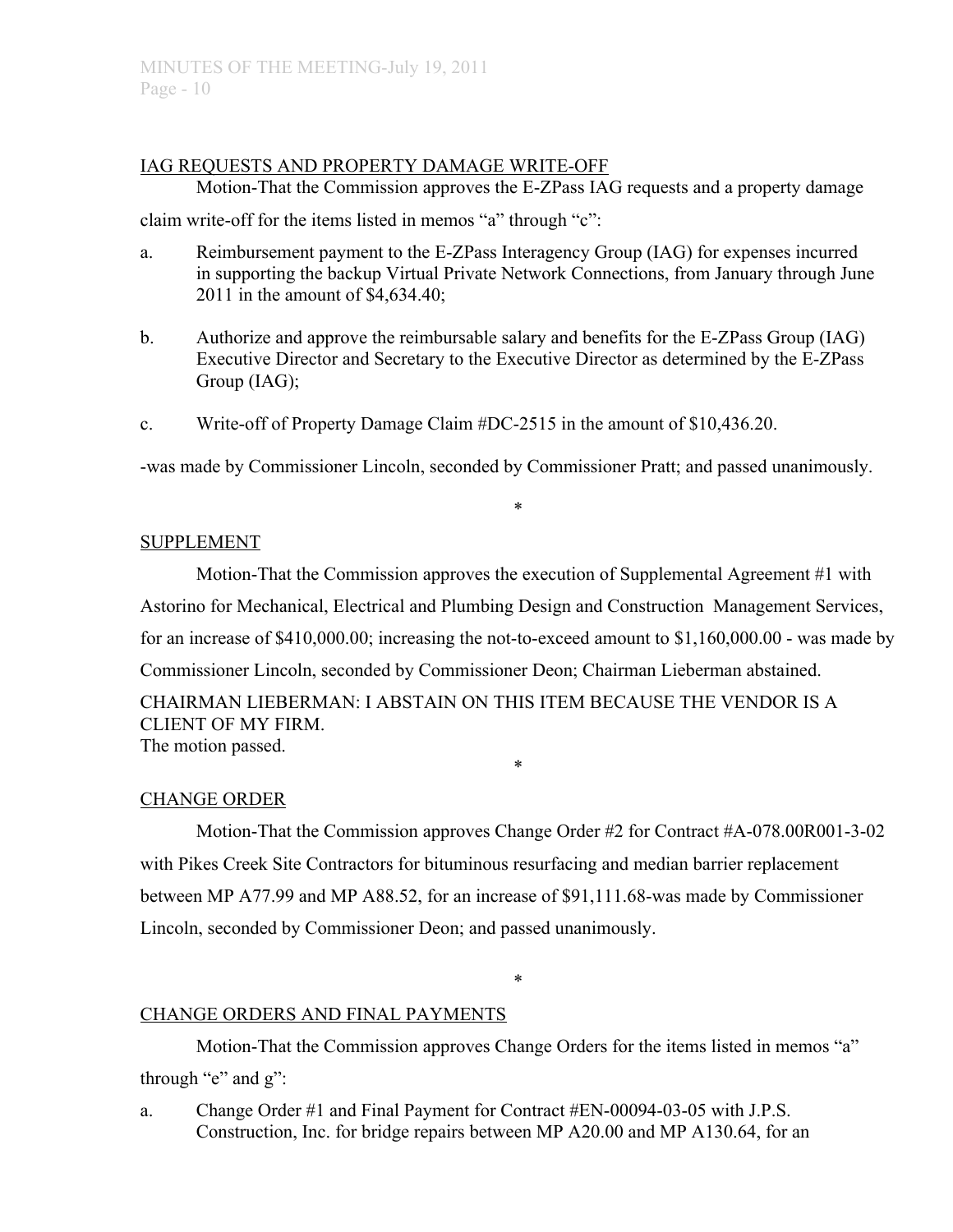increase of \$33,063.38; making the final contract value \$833,063.38 and the final amount due of \$73,063.38;

- b. Change Order #1 and Final Payment for Contract #EN-00036-03-03 with Collinson, Inc. for wide area signing from MP 242.10 to MP 357.50 and MP A34.20 and MP A124.50, for an increase of \$15,294.58; making the final contract value \$277,345.78 and the final amount due of \$36,275.59;
- c. Change Order #8 and Final Payment for Contract #01-002-FCXJ with Golden Triangle Construction Co., Inc. for construction of Section 51E2 of the Mon/Fayette Expressway, for a decrease of \$146,289.48; making the final contract value \$30,730,437.76 and the final amount due of \$648,823.62;
- d. Change Order #1 and Final Payment for Contract #EN-00088-03-11 with New Enterprise Stone & Lime Co., Inc. for roadway and miscellaneous repairs between MP 75.39 and MP 179.44, for a decrease of \$344,790.74; making the final contract value \$1,655,209.26 and the final amount due of \$82,760.46;
- e. Change Order #1 and Final Payment for Contract #C000.00R001-3-02 with New Enterprise Stone & Lime, Inc. for bituminous resurfacing between MP C0.00 and MP C1.51, for a decrease of \$138,727.71; making the final contract value \$1,450,870.53 and the final amount due of \$92,627.82;
- g. Change Order #1 and Final Payment for Contract #EN-00088-03-02 with Cottles Asphalt Maintenance, Inc. for roadway and miscellaneous repairs between MP 75.39 and MP 179.44, for a decrease of \$251,320.55 and the final amount due of \$62,433.97.

-was made by Commissioner Schoch, seconded by Commissioner Deon.

Motion-That the Commission approves Change Order for the item listed in memo "f":

f. Change Order #4 and Final Payment for Contract #T-319.00T001-3-02 with Allan A. Myers, LP, for the replacement of Bridge EB-739 at MP 324.31, for a decrease of \$507,301.41; making the final contract value \$4,589,568.64 and the final amount due of \$43,420.18.

-was made by Commissioner Deon, seconded by Commissioner Schoch; Commissioner Pratt abstained.

COMMISSIONER PRATT: MR. CHAIRMAN, I ABSTAIN ON THE BASIS THAT THE COMPANY SET FORTH IN THIS AGENDA ITEM IS A CLIENT OF THE FIRM OF WHICH I AM A PARTNER. I ASK THAT THE SECRETARY PLEASE HAVE THE MINUTES OF THE MEETING REFLECT MY ABSTENTION ON THIS VOTE. The motion passed.

\*

# TOLL INCREASE, PTRC, TRC RECOMMENDATIONS

Motion-That the Commission approves the request from the Chief Financial Officer, the vendor selection recommendations from the Procurement Technical Review Committee and the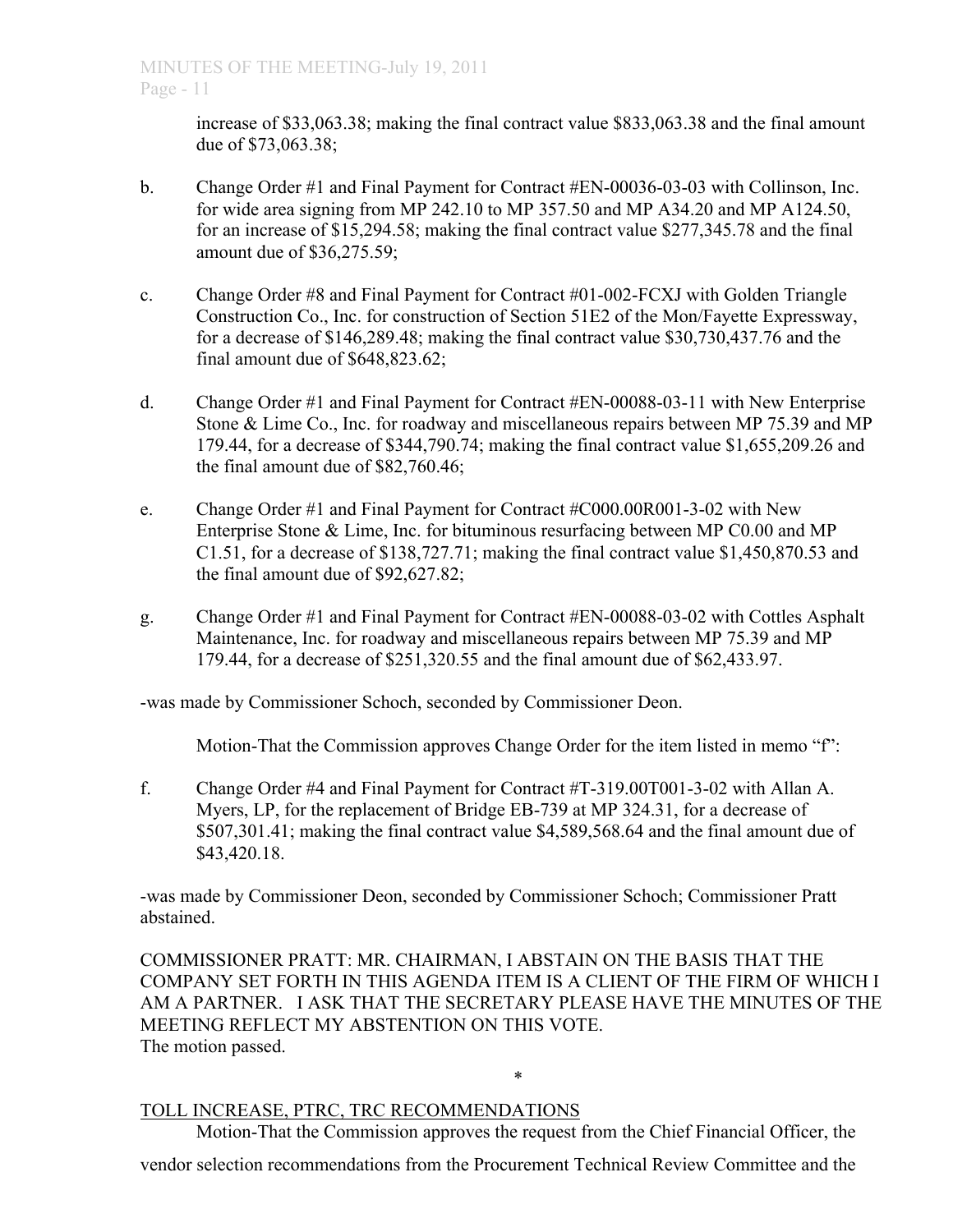Technical Review Committee, and authorizes the negotiation and execution of the agreements with the first vendors listed in memos "a" through "d":

- a. Approve the following toll increases and the commercial discount request from the Chief Financial Officer:
	- Adopt the proposed annual toll rate increase in each of the next 3 years that average 3% annually,
	- E-ZPass rates will not increase in the first year,
	- Cash rates will increase approximately 10% beginning January 2012 with rounding up to the nearest \$0.05 for all vehicle classes with the exception of the Southern Beltway,
	- Modify the Commercial discount rates to 5/10% effective January 2012;
- b. Approve the consultant selection recommendation from the Procurement Technical Review Committee and authorize the negotiation and execution of a contract with the first firm listed for retention of a firm to provide emergency road services and removal of abandoned vehicles on the Turnpike; for a term of five (5) years:

 Ferra's Automotive Services, Inc. Oak's Auto/Truck Services, LLC

- c. Approve the consultant selection recommendation from the Procurement Technical Review Committee and authorize the negotiation and execution of a contract with Lispi Brothers to provide emergency road services and removal of abandoned vehicles on the Turnpike; for a term of five (5) years;
- d. Approve the consultant selection recommendation from the Technical Review Committee and authorize the negotiation and execution of a contract with the first firm listed for retention of a firm to provide open end wastewater/environmental engineering services; for a term of four (4) years:

 RETTEW Associates, Inc. Skelly & Loy, Inc. Brinjac Engineering, Inc.

-was made by Commissioner Lincoln, seconded by Commissioner Deon; and passed unanimously.

\*

# CONTRACTING POLICIES AND PROCEDURES MANUAL CHANGE

Motion-That the Commission approves the appointment of the Chief Operating Officer, Chief Engineer, Chief Counsel and Manager of Contracts Administration to serve as members of the Manage Contracts Process Team to review and recommend, for final approval by the Chief Executive Officer, changes to the Contracting Policies and Procedures Manual as may be necessary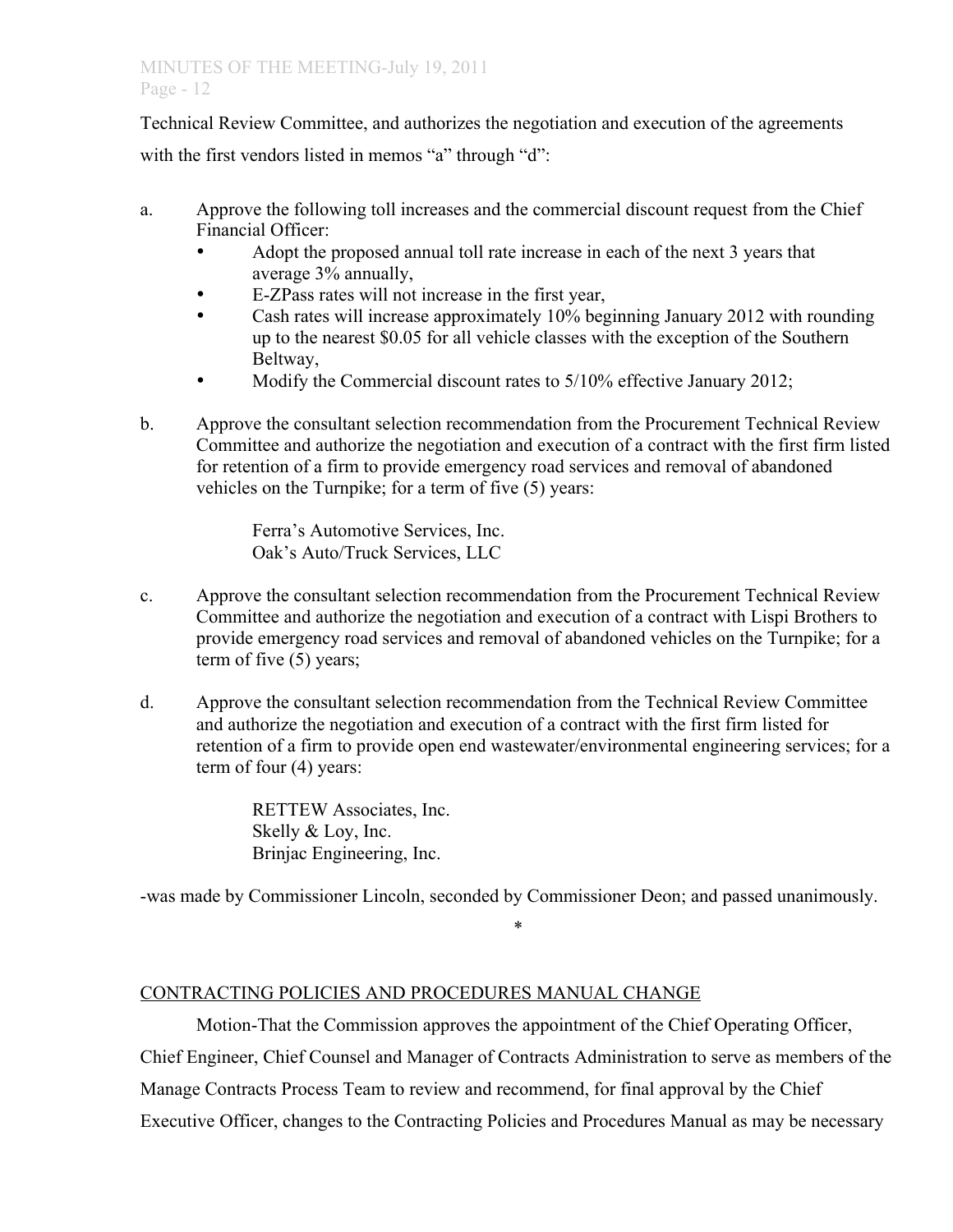and appropriate-was made by Commissioner Deon, seconded by Commissioner Lincoln; and passed unanimously.

\*

CHAIRMAN LIEBERMAN: I WOULD LIKE TO RECOGNIZE THE CHIEF OPERATING OFFICER.

CRAIG SHUEY: THANK YOU MR. CHAIRMAN. AN EVENT HAPPENED LAST FRIDAY THAT I THINK IS IMPORTANT TO BRING TO THE ATTENTION OF THE COMMISSIONERS. LAST FRIDAY, A HISTORIC EVENT HAPPENED BETWEEN THE DEPARTMENT OF TRANSPORTATION AND THE COMMISSION AT DOT'S BUILDING IN DOWNTOWN HARRISBURG. WE HAD A SUMMIT BETWEEN THE TWO AGENCIES TO DISCUSS A VARIETY OF ISSUES WHERE WE CAN COLLABORATE. THIS EVENT IS PROBABLY 30 YEARS OVER DUE, AND ONLY HAPPENED NOW BECAUSE OF THE LEADERSHIP OF THE COMMISSION AND THE LEADERSHIP OF THE SECRETARY OF TRANSPORTATION AND WAS ASSISTED IN NO SMALL MEASURE BY THE FOLKS AT MICHAEL BAKER JR, INC., WHO FACILITATED THE MEETING. THIS, ABOUT THREE-QUARTERS OF A DAY EVENT, MARKS A POINT WHERE THE COMMISSION AND PENNDOT ARE GOING TO WORK TOGETHER IN WAYS THEY NEVER WORKED TOGETHER BEFORE. FOR THAT PURPOSE, I WANTED TO MAKE THE COMMISSIONERS AWARE OF IT. IT WENT VERY WELL AND SEEMED WELL RECEIVED BY BOTH AGENCIES. THE COOPERATION WAS TREMENDOUS BY ALL STAFF OF PENNDOT, THE COMMISSION AND THE FOLKS AT BAKER. I THINK IT'S A GREAT STEPPING OFF POINT FOR US IN SHOWING THAT THESE TWO AGENCIES WILL WORK TOGETHER, WILL DO THE BEST FOR THE MOTORING PUBLIC, WHETHER THEY ARE PAYING TOLLS OR PAYING FUEL TAXES AND OTHER FEES. I THINK IT'S A GREAT PLACE FOR US TO START WHAT I THINK IS GOING TO BE AN INTERESTING TIME FOR TRANSPORTATION MOVING FORWARD, AND IT'S GOOD THAT THESE TWO AGENCIES WILL BE WORKING HAND IN HAND, ARM IN ARM, THROUGH THE NEXT FEW YEARS AT THE VERY LEAST, BUT HOPEFULLY FOR A LONG TIME TO COME. THANK YOU.

COMMISSIONER SCHOCH: MR. CHAIRMAN, IF I COULD I WOULD JUST LIKE TO ADD THAT REPRESENTING BOTH AGENCIES, AS A COMMISSIONER HERE AND AS THE SECRETARY OF TRANSPORTATION AT PENN DOT, I THINK THIS IS AN OUTSTANDING THING. I APPRECIATE WHAT MICHAEL BAKER JR, INC. DID. MIKE RYAN, BRAD HEIGEL, JEFF GARRETT AND THE OTHERS AT BAKER THAT CONTRIBUTED TO THIS MADE IT EFFECTIVE. BUT IN GENERAL WHAT WE WOULD LIKE TO DO IS WHEN BAKER PREPARES THE SUMMARY REPORT; WE WOULD LIKE TO SEND THAT TO THE FOUR TRANSPORTATION CHAIRS.

BOTH ROGER NUTT AND I, IN OUR CONFIRMATION HEARINGS, WERE QUESTIONED ABOUT THE RELATIONSHIP BETWEEN THE TWO AGENCIES AND I THINK THIS SUMMARY REPORT ON WHAT WE ARE GOING TO BE DOING, WILL SHOW HOW CLOSELY WE WILL BE WORKING AND SHARING RESOURCES TO MAKE SURE WE ARE AS COST EFFECTIVE AS POSSIBLE IN PROVIDING TRANSPORTATION. I'VE MADE THE COMMENT MANY TIMES TO THE PUBLIC THAT WE ARE ALL GOVERNMENT AND THIS SHOWS THAT GOVERNMENT IN TOTAL IS WORKING TOGETHER AND CLOSELY TO CONSERVE EVERY DOLLAR THAT WE CAN, AS APPLYING TO TRANSPORTATION DEVELOPMENT. I ALIKE IT TO WHAT CRAIG SAID, I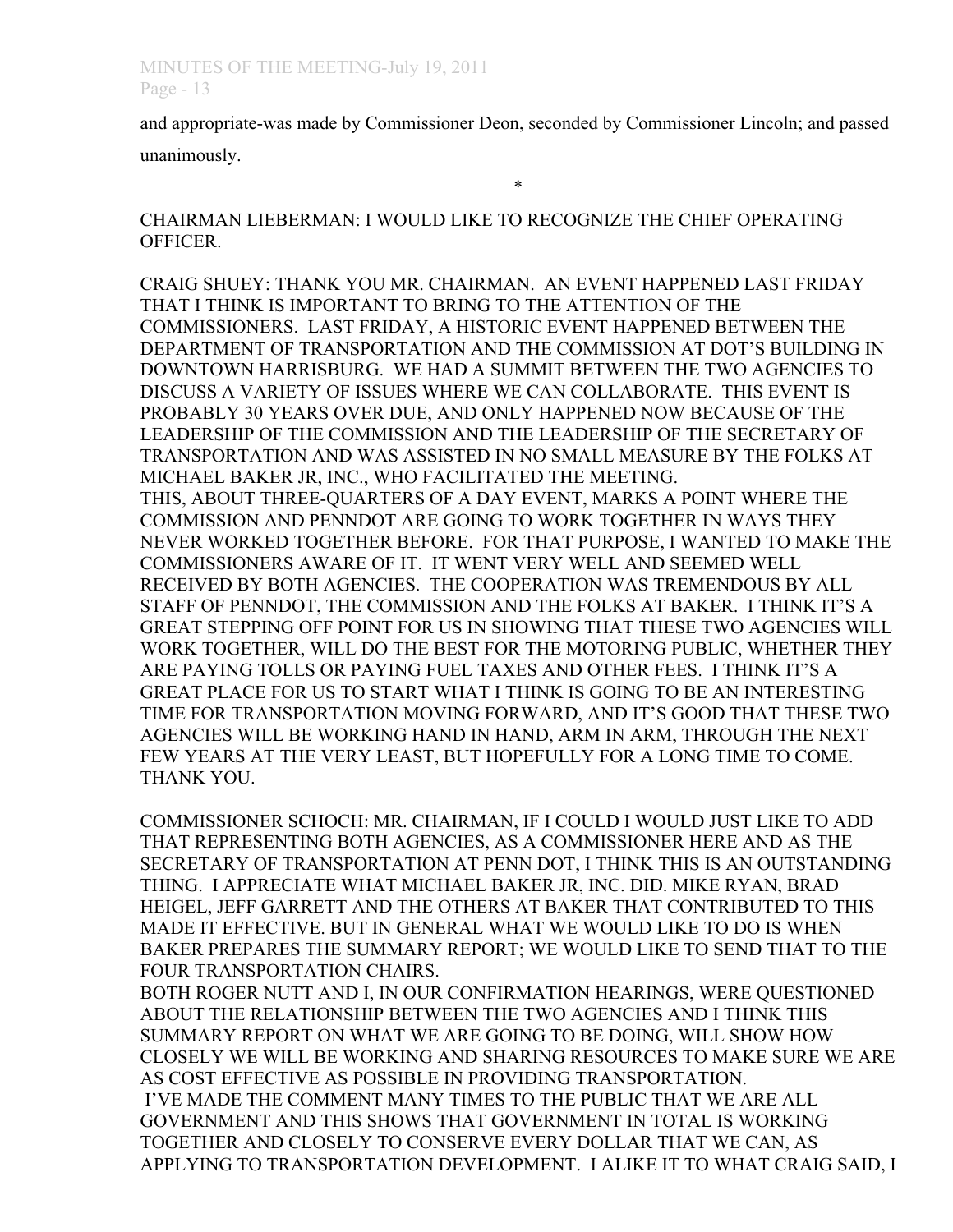THINK IT WAS VERY EFFECTIVE. WHEN WE GET THAT REPORT MIKE, I THINK WE WANT TO PROVIDE IT TO THE FOUR TRANSPORTATION CHAIRS SO THAT WE CAN LET OUR CHAIRS IN THE LEGISLATURE KNOW WHAT WE ARE DOING HERE AND I THINK IT WILL BE VERY WILL RECEIVED.

CHAIRMAN LIEBERMAN: LET ME JUST SAY THAT I'VE SEEN A CHANGE IN THE SHORT TIME THAT I'VE BEEN ON THE COMMISSION, BUT I WOULD LIKE MY MENTOR AND DEAR FRIEND, PAT DEON, WHO IS ON THE COMMISSION LONGER THAN ANYONE TO TALK ABOUT THE SIGNIFICANCE ON WHAT HAS HAPPENED BETWEEN PENNDOT AND THE COMMISSION, BECAUSE IT REALLY IS QUITE SIGNIFICANT AND I THINK PAT HAS THE BREATHE OF KNOWLEDGE TO REALLY REFLECT ON IT FOR A MOMENT, IF YOU WOULD PLEASE.

COMMISSIONER DEON: UNDER THE LEADERSHIP OF BILL LINCOLN, I MEAN BILL LIEBERMAN, IT'S THE BEST WE'VE EVER HAD. I HAVE BEEN HERE THE LONGEST; AND WITH BARRY AND BILL AND THIS COMMISSION, AND ESPECIALLY WITH THE RELATIONSHIP WITH PENNDOT, AND I'LL STEP OVER THE LINE AND SAY WITH SEPTA, IT'S NEVER BEEN THIS COOPERATIVE STATEWIDE, LOCALLY; THE LEADERSHIP HERE WITH THE TURNPIKE TO MAKE TRANSPORTATION WORK TOGETHER AND SAVE MONEY. I'VE NEVER SEEN ANYTHING LIKE IT AND IT'S BEEN REALLY REFRESHING CHANGE IN ATTITUDE AND I WOULD LIKE TO COMMEND BILL IN BEING A GOOD CHAIRMAN AND BARRY YOU ARE DOING A GREAT JOB ON THIS COMMISSION AND WITH THE STATE.

CHAIRMAN LIEBERMAN; AND IT'S IMPORTANT BECAUSE PAT'S BEEN HERE A WHILE AND HE'S SEEN A LOT OF DIFFICULTY BETWEEN THE TWO AGENCIES AND PAT'S ALWAYS BEEN A CHAMPION OF THE COMMISSION. ONE OF THE FIRST THINGS PAT SAID WE NEED TO DO IS TO WORK BETTER WITH PENNDOT AND I THINK UNDER ALL OF OUR LEADERSHIPS, BOTH ORGANIZATIONS, IT'S BEEN GREAT. ALONG THAT LINE, THIS COMMONWEALTH AND THIS TURNPIKE LOST A GIANT THIS PAST MONTH, FRANK MASCARA, WHO WAS A FRIEND TO ALL OF US AND A REAL FRIEND TO TRANSPORTATION; WE SHOULD NOTE THAT IN OUR MINUTES. I WOULD LIKE A LETTER SENT TO FRANK'S WIFE AND TELL HER HOW SORRY WE ARE ABOUT HIS PASSING AND I WOULD LIKE THE COMMISSION TO ADJOURN THIS MEETING IN HIS MEMORY, AND A LETTER FROM THE COMMISSION WOULD BE TERRIFIC.

#### NEXT MEETING

MS. EDMUNDS: WE HAVE NO POST-FORMAL MEETING TODAY. THE NEXT FORMAL COMMISSION MEETING WILL BE A TELEPHONE MEETING ON TUESDAY, AUGUST 16, 2011 BEGINNING AT 10:00 A.M. COMMISSIONERS, I HAVE NO ADDITIONAL ITEMS FOR CONSIDERATION. I REQUEST A MOTION FOR ADJOURNMENT.

## ADJOURNMENT

Motion-That this meeting of The Pennsylvania Turnpike Commission be adjourned at 11:40

a.m.-was made by Commissioner Pratt, seconded by Commissioner Deon; and passed unanimously.